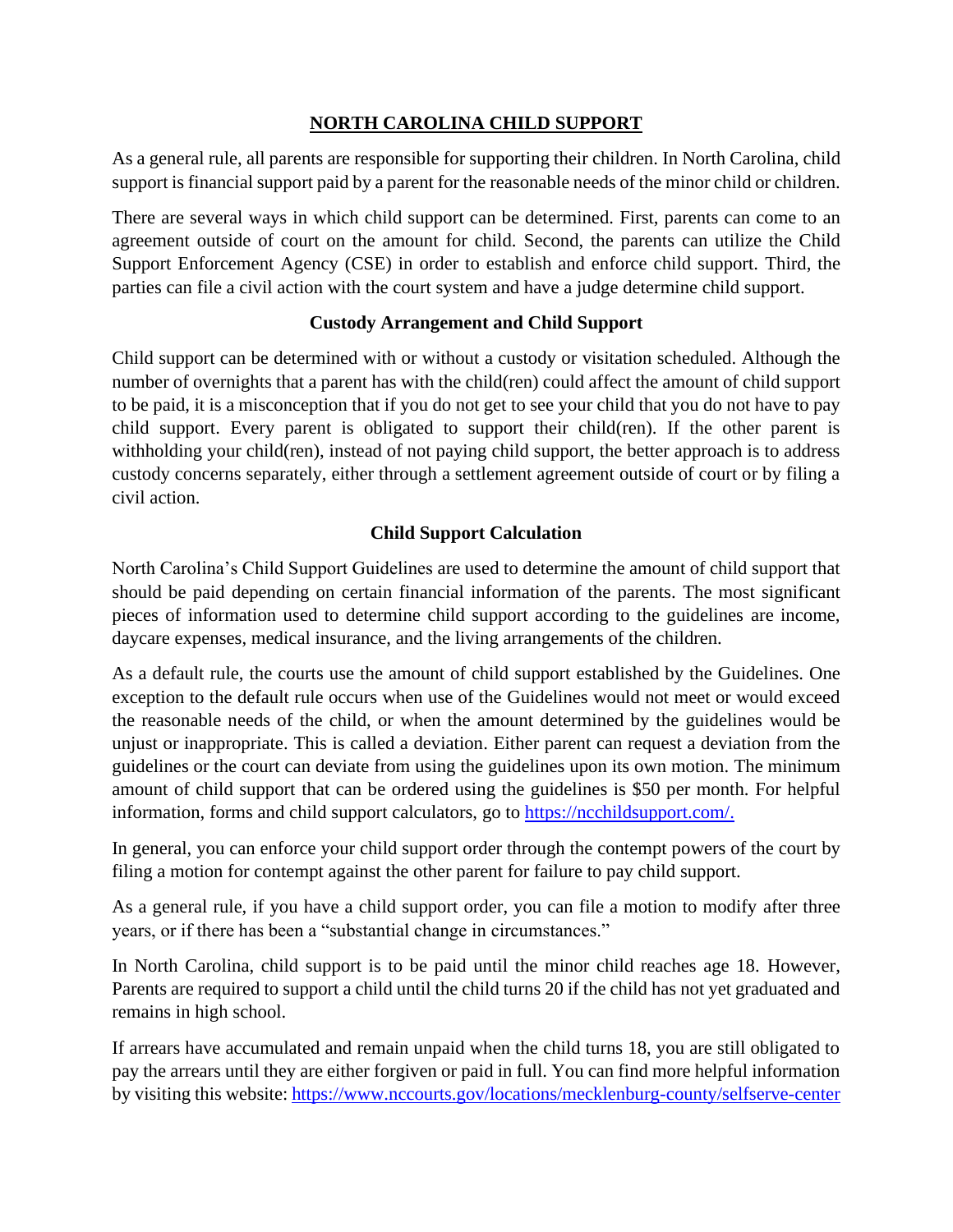### **Child Support Worksheets**

Worksheet A: Use this worksheet when one parent has primary physical custody of all of the child(ren). Primary physical custody of a child occurs when the child lives with that parent for 243 nights or more during the year.

Worksheet B: Use this worksheet when the parents share custody of all of the child(ren) or when one parent has primary physical custody of one or more of the children and the parents share custody of another child. In general, shared custody occurs when the child lives with each parent for at least 123 overnights during the year. It is not shared custody when a parent has visitation rights that provide for a parent to have less than 123 overnights per year.

Worksheet C: Use this worksheet when primary physical custody of two or more children is split between the parents. Split custody occurs when one parent has primary custody of at least one of the children and the other parent has primary custody of the other child or children.

### **Retroactive Child Support**

In cases involving a parent's obligation to support his or her child for a period before a child support action was filed (i.e., cases involving claims for "retroactive child support"), a court may determine the amount of parent's obligation (a) by determining the amount of support that would have been required had the guidelines been applied at the beginning of the time period for which support is being sought, or (b) based on the parent's fair share of actual expenditures for the child's care.

#### **High Combined Income**

In cases in which the parents have a high combined adjusted gross income, the supporting parent's basic child support obligation cannot be determined by using the child support schedule. In this case, the court should set the amount of child support that meets the reasonable needs of the child for health, education, and maintenance, having due regard to the estates, earnings, conditions, accustomed standard of living of the child and the parties, and other factors. See N.C.G.S. 50-  $13.4(c)$ .

#### **Imputed Income**

The court can impute income to a parent who is obligated to pay child support if the court finds that the parent is voluntarily unemployed or underemployed. The unemployment or underemployment must be in bad faith or a deliberate suppression of income to avoid that parent's support obligation.

# **Extraordinary Expenses**

Extraordinary expenses incurred for a minor child may be considered in calculating child support. Typically, such expenses include special or private elementary or secondary school expenses or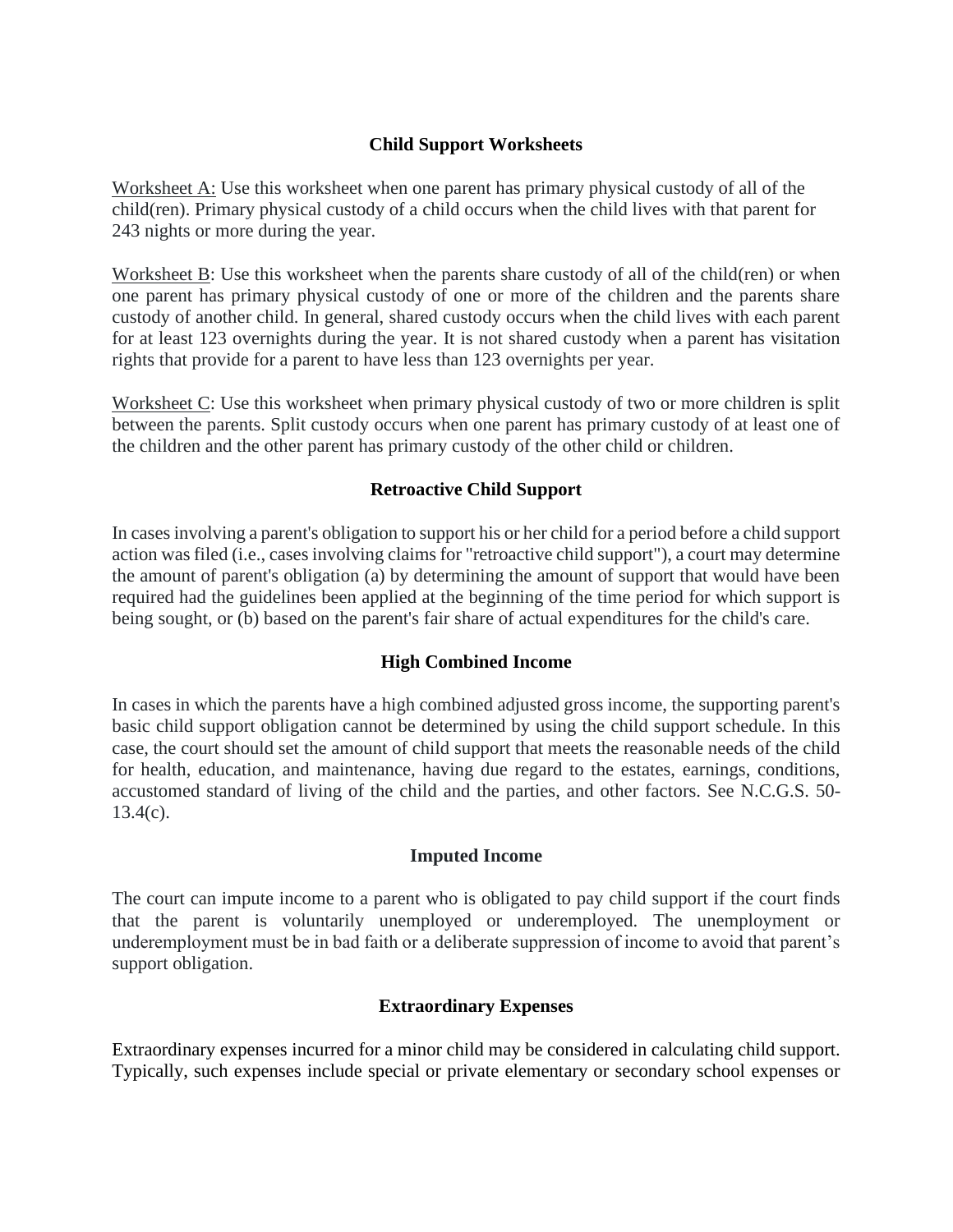expenses for transporting the child between the parents' homes for custody and visitation purposes. The court must find that the expenses are reasonable, necessary, and in the child's best interest.

# **What is child custody and visitation?**

Child custody includes the right to make major life decisions about a child and the right to have the child in your care. Visitation is a secondary form of custody, which includes the right to visit with a child at times set forth in a court order, sometimes under specific conditions. "Visitation" is frequently used to refer to a person's parenting time when it is relatively limited.

# What is the difference between legal and physical custody?

Legal custody is the right to make major decisions about the child. Physical custody means the right to have the child in your physical care, either all the time or part of the time. Both legal and physical custody can be either shared by the parents or held solely by one parent.

# What do sole custody and joint custody mean?

A parent who has sole legal custody can make major decisions about the child's life without consulting the other parent. If parents have joint legal custody, then they must consult with one another and jointly make major decisions, such as where the child will attend school or whether the child will have a major medical procedure. If the parents cannot agree, a court may have to make the decision.

Sole physical custody means that the child lives with one parent only, though the child may visit with the other parent. Joint physical custody means that the child's time is split between the parents. There are many possibilities for joint physical custody. One parent may have primary physical custody, meaning the child lives with that parent most of the time, while the other parent has secondary physical custody, for example, every other weekend, or regularly scheduled dinner visits. Alternatively, there may be an equal split in which the child alternates between the parents on a regular basis.

# Am I required to get a custody order?

Parents who are no longer together are not required to get a custody order, but may choose to do so in case they do not agree about the child's care. Non-parents do not need a custody order to provide temporary care for a child as long as the parents agree that the child will live with or be cared for by the non-parent. However, schools, medical providers or other third parties may require a custody order before allowing a non-parent to make decisions for a child.

# What happens if there is no custody order?

Both legal parents have equal rights to the child if there is no custody order. "Legal parents" are people officially recognized as parents on the child's birth certificate, a court order such as a child support or adoption order, or an affidavit of parentage. Without a custody order, the rights of non-parents are much more limited, and the parents generally have the right to custody of the child.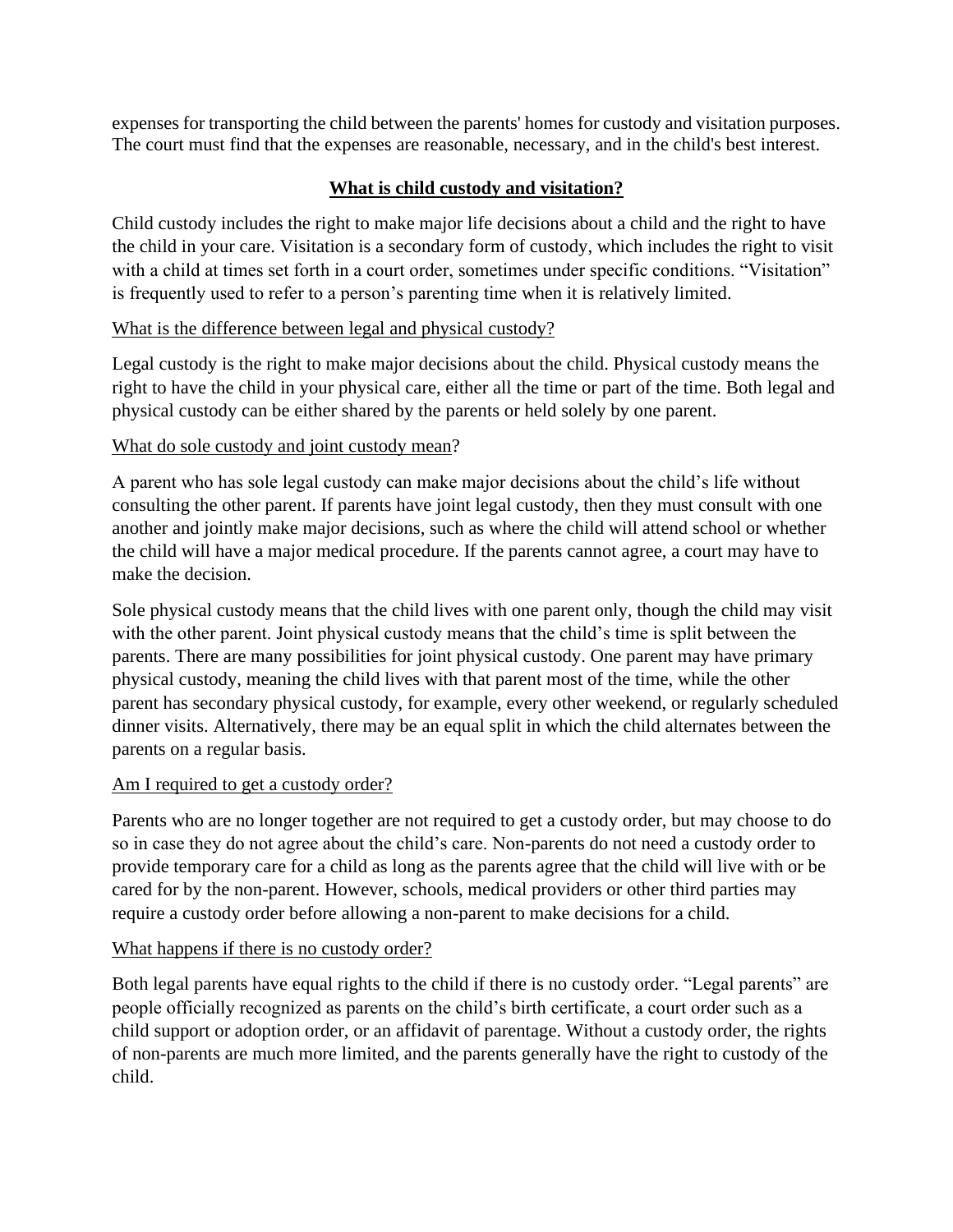# Does failing to pay child support affect a parent's custody rights?

A parent's custody rights do not depend on payment of child support, but on the type of relationship with the parent that is in the child's best interests. A court may consider refusal to pay child support in its analysis of the parent's ability to act in the child's best interests.

### What is an emergency custody order?

An emergency custody order, sometimes referred to as an "ex parte order," is an immediate, short-term custody order that a judge can grant under limited emergency circumstances, without hearing from the other party. The grounds for granting emergency custody include situations in which a child is at a substantial risk of bodily injury, sexual abuse, or removal from North Carolina for the purpose of avoiding the authority of the North Carolina courts. Law enforcement can assist in recovering a child with an emergency custody order. If an emergency custody order is granted, a hearing must be scheduled so that both parties have the opportunity to be heard. You should consider hiring an attorney if you need to file for emergency custody because the process is complex.

### Filing for Custody

Who can file for child custody or visitation?

Any parent can file for custody, whether the parents are separated, divorced or never married. Third parties, such as grandparents, relatives, or others who have cared for the child, can file for custody or visitation under some circumstances.

# Where should I file my custody case?

Custody cases must be filed in the child's "home state," which is the state where the child has lived for the six months before the case is filed. If you had a previous custody case about the same child in a different state, you generally must return to that state to change your custody order as long as one of the parties still lives there.

Within North Carolina, you may file a custody case in the county in which any of the parties lives.

Generally, before a judge can hear your case, it will be sent to the Custody Mediation Program. See the Custody Mediation Help Topic for more details about custody mediation. If you and the other party are unable to agree on a custody and visitation plan in mediation, a judge can hear your case to make a decision for you. In most cases, a hearing will be scheduled only if one of the parties requests it.

#### What is custody mediation?

Custody mediation is a conversation between the parents assisted by a professional mediator. The mediator works with the parents, without attorneys in the room, to come to an agreement about child custody, if possible.

#### What will the judge consider in deciding my case?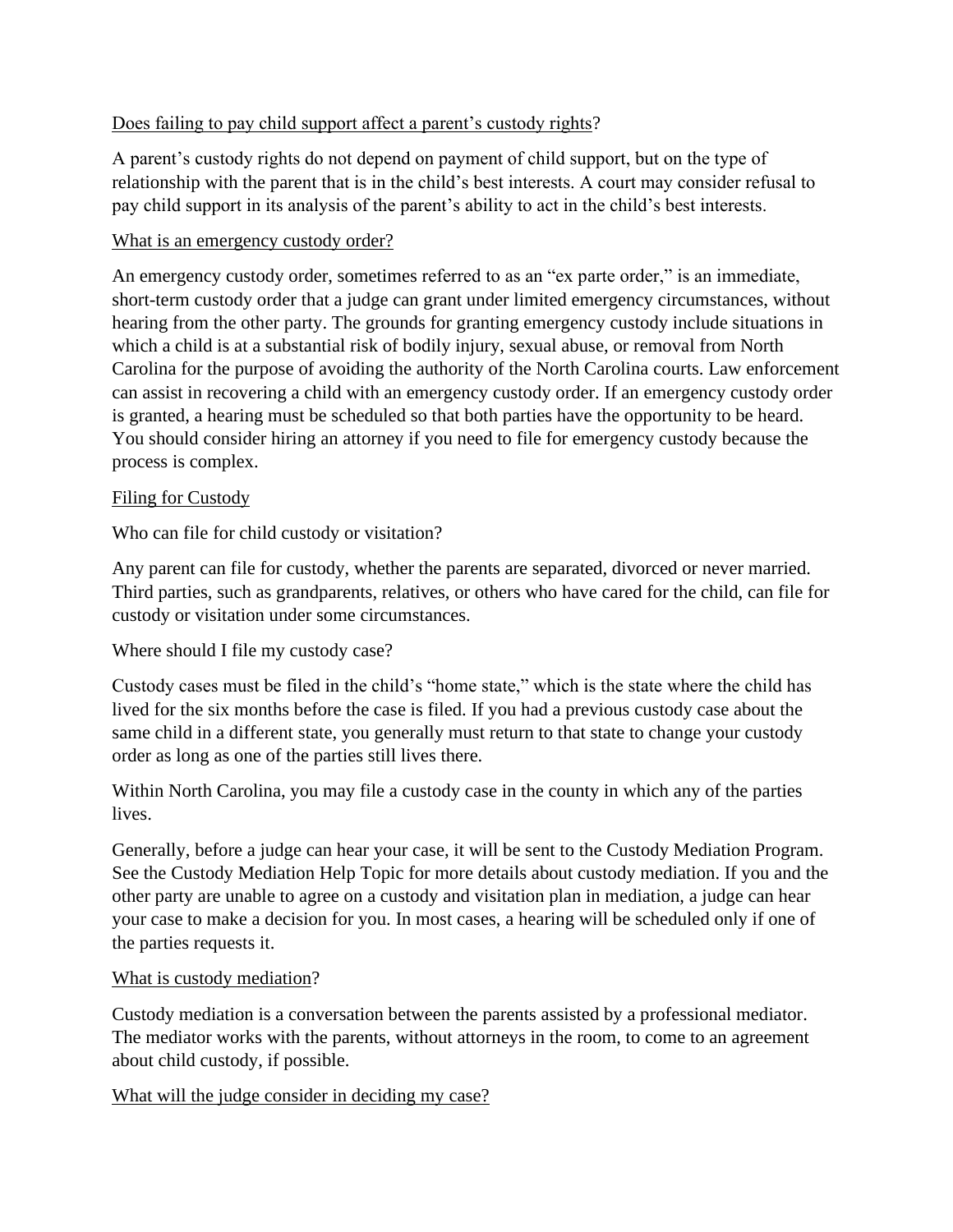Judges decide child custody based on "the best interests of the child." This decision can include many factors, such as the parents' living arrangements, each parent's ability to care for the child, the child's relationship with each parent, and any other factors affecting the welfare of the child. While fairness to the parents is important, this is secondary to the child's welfare. A party's shortcomings as a spouse or relationship partner will generally only carry substantial weight if they also impact the party's parenting abilities. An attorney can advise you on the most relevant factors in your specific case.

# Can my child talk to the judge about what he or she wants?

There are two situations in which a parent may bring a child to testify in court, and the requirements are slightly different. There is no age limit preventing parents from bringing young children to testify, but this can affect the judge's view of the parent's judgment, depending on the age of the child and other circumstances.

Children can testify as witnesses to specific incidents. Before taking testimony from a child, the judge must determine that the child understands the importance of telling the truth.

Children can speak to the judge about their preferences. In this case, the judge must determine that the child understands the importance of telling the truth and that the child has reached the "age of discretion," meaning that he or she has sufficient maturity and good judgment. Judges often consider teenagers' preferences about where they want to live, but are not required to order what the teenager wants.

Many judges prefer to have children wait outside the courtroom rather than observing the trial. Many judges will speak to children "in chambers," meaning in a separate room without the parents present, rather than having the child testify in the courtroom.

# What is the difference between temporary and permanent custody orders?

Judges may enter either temporary or permanent custody orders. A temporary custody order will be in effect until the judge holds a new trial to make a decision about modifying the temporary order or entering a permanent order. Temporary custody orders are legally binding, but easier to change than permanent orders. If you are unhappy with a temporary custody order, you can schedule your case for a review of the temporary order or for a permanent custody trial. Temporary custody orders can become permanent if neither party requests another hearing for a long period of time. To change a permanent custody order, you must show that there has been a substantial change in circumstances affecting the child since the permanent order was entered.

# Enforcement and Modification

The other parent has violated our custody order. What can I do?

You can file a Motion for Order to Show Cause or Motion for Contempt to ask the judge to hold the other parent in contempt of court for violating the order. If the judge finds that the other parent violated the order, the judge will decide the appropriate penalty. Penalties for contempt of court can include a verbal reprimand, a fine, jail time, or requiring the party in contempt to pay the other party's attorney's fees.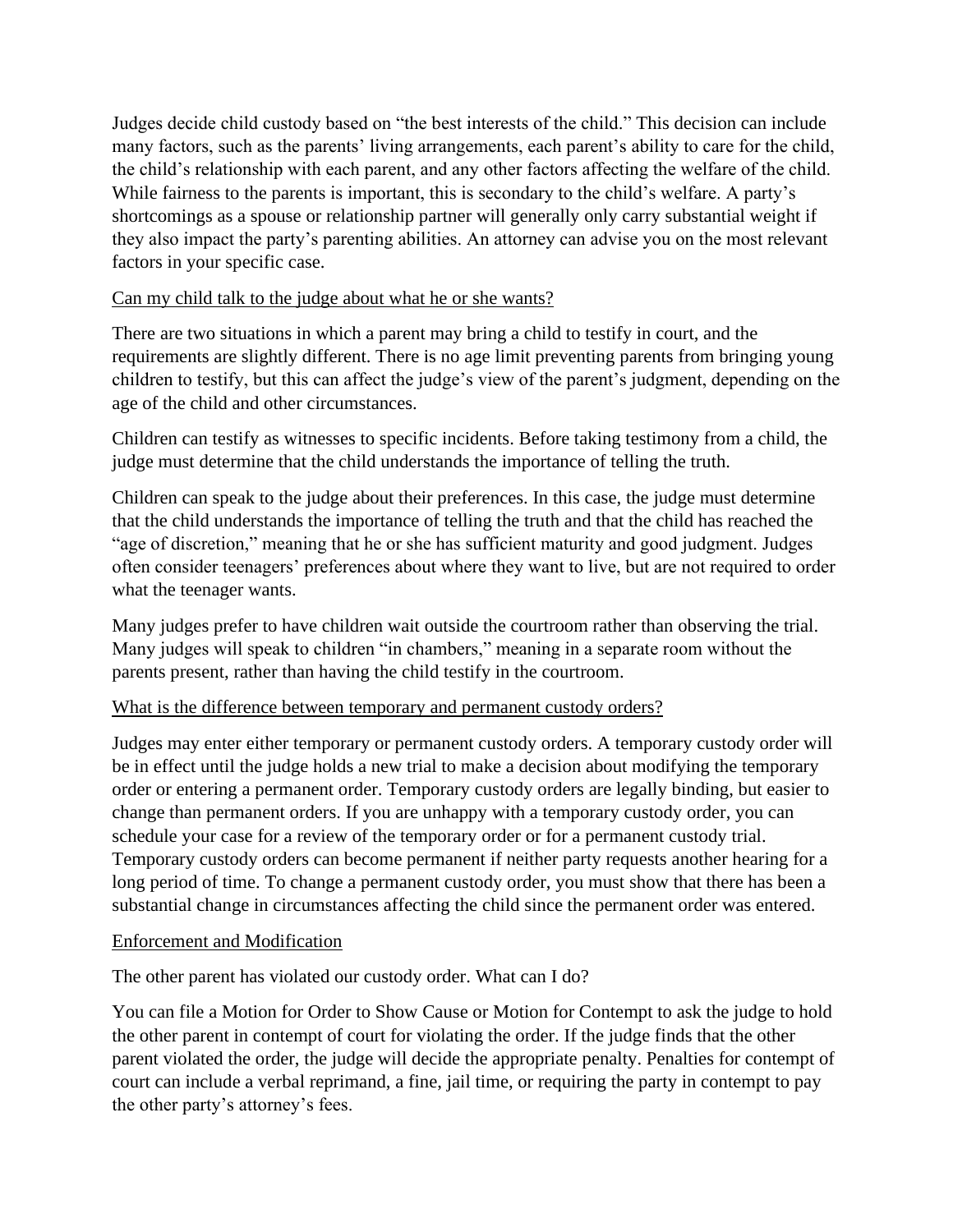### I have a custody order and want to change it. What can I do?

If you have a temporary custody order, you can schedule another hearing in your case without the need to file additional motions, though filing a motion may be helpful in some cases. If you have a permanent custody order, you must file a Motion to Modify. When you file a Motion to Modify, you must allege in your motion and prove in court that there has been a substantial change in circumstances since the original order was entered, and that those changes are affecting the child in a way that requires the old order to be changed to serve the child's best interests.

### I have a custody order from another state but now live in North Carolina. What do I need to do?

Custody orders from other states are valid in North Carolina. In general, even if you and/or the child ha moved from another state to North Carolina, a judge in the original state will continue to make decisions in your case as long as one of the parties still lives there. If everyone has left the original state, you can ask the North Carolina courts to take over your case. If you want a North Carolina judge to enforce or change your out-of-state order, you must begin by registering the order in North Carolina. You can find the petition to register a custody order from another state or country here.

The Parties to all custody and visitation cases, including modification motions, shall complete Parent Education and participate in Custody Mediation prior to a trial on the issues, unless the Court waives either or both events.

# Pleadings for Temporary Parenting Arrangement.

#### Pleadings for a Temporary Parenting

Arrangement hearing pending a trial or other resolution of a claim for custody or visitation should be made only in rare situations which do not rise to the level of an emergency but which significantly affect the well-being of the children. Circumstances which may warrant a Temporary Parenting Arrangement include, but are not limited to, relocation; repeated "snatching" of children between parents; one parent claiming the other parent is denying access to the child or is severely and unreasonably limiting access; substance abuse or mental health issues which pose some risk for the children. All Pleadings setting forth facts that form the basis of the request shall be verified and include a request for a hearing. They may be accompanied by supporting affidavits. A copy of all Pleadings and supporting affidavits shall be served on the opposing Party and delivered to the FCA's Office. However, if the Pleading for a Temporary Parenting Arrangement is part of a Complaint, it shall not be delivered to the FCA's office until the Complaint has been served. In all cases, proof of date served shall accompany the delivery to the FCA's Office. The opposing Party has seven (7) calendar days from the date of service to respond. Such response shall be verified and may be accompanied by supporting affidavits and shall be served on the requesting Party and delivered to the FCA's office. Upon the earlier of receipt of the response or seven (7) calendar days, the request and response shall be submitted to the Assigned Judge. The Assigned Judge may grant or deny the request for a Temporary Parenting Arrangement based upon the documents submitted and/or may set a hearing. If a ruling is based solely on the documents submitted, the Litigants shall be notified of the Court's decision. If a hearing is set, the Litigants shall be notified. If a hearing is set, upon a showing of extraordinary circumstances, the Assigned Judge may allow expedited Local Rules of Domestic